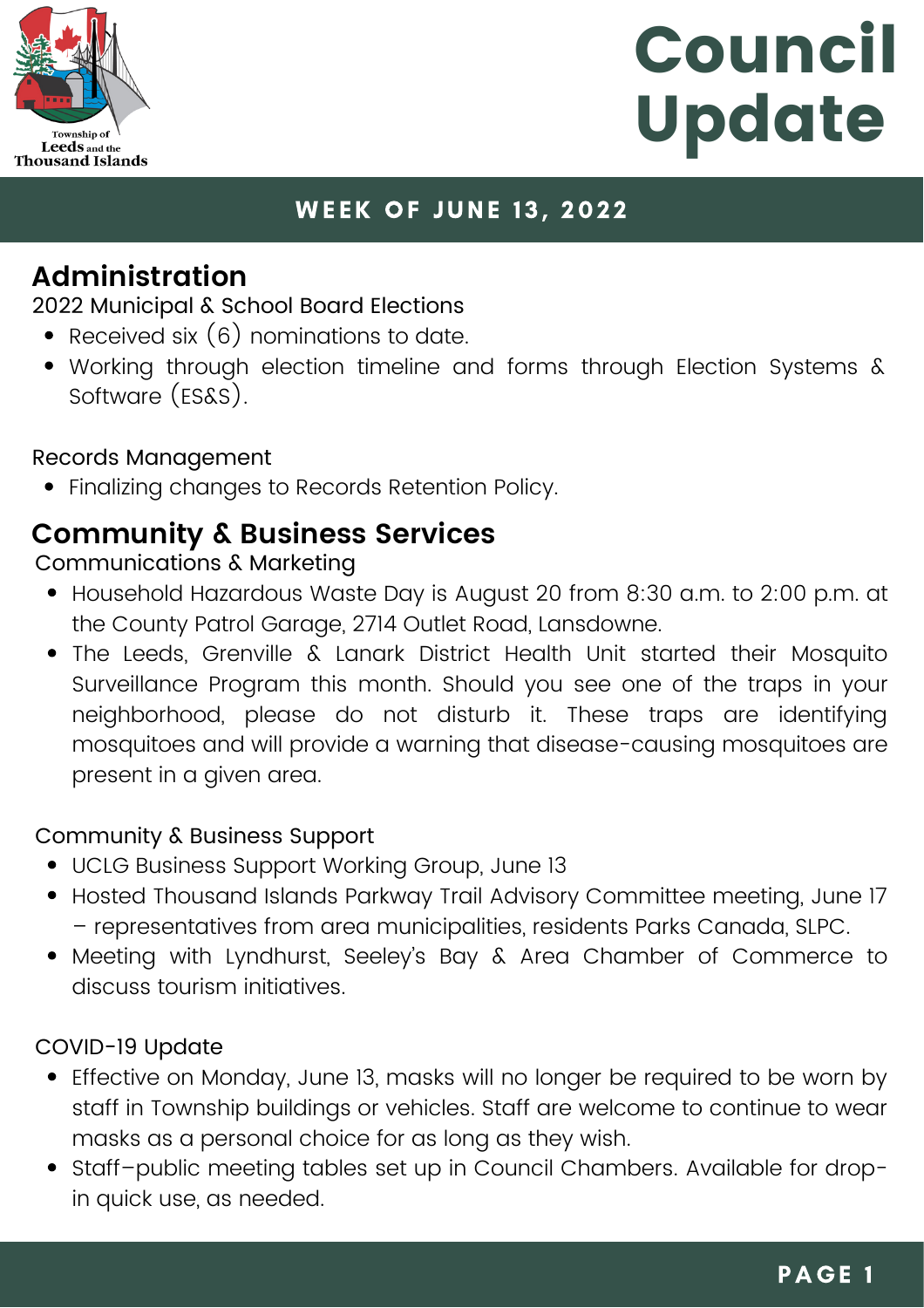

### **WEEK OF JUNE 13, 2022**

# **Community & Business Services Cont'd**

Events

- Successful Seniors Expo on June  $14 65$  seniors + 33 exhibitors + 15 volunteers = 113 participants. Free transportation available; 21 vendor displays, 4 presentations, live music; free acrylic painting workshops, tai chi demonstration, exercise modification demonstrations, networking, gift bags and light refreshments.
- 2nd Annual Light It Up Lansdowne (Special Events Permit 2022-004) to take place at Lansdowne Fairgrounds + parade departing 2:15 p.m. on Saturday, June 18. Hosted by Slow Down Move Over Canada in recognition of fallen first responders.
- The Lansdowne Hidden Garden Tour is June 25 from 10 a.m. to 3 p.m. Tickets are \$15. Visit the LAFR Facebook page, [www.lansdowneontario.ca,](http://www.lansdowneontario.ca/) or call 613- 929-2272.
- Save the Date Seeley's Bay Canada Day Celebrations Sunday, July 3!

### Recreation & Leisure

- Partnership meeting with Leila Stafford, Recreation and Volunteer Coordinator, Township of Rideau Lakes to explore joint youth programming opportunities.
- Partnership meeting with Frontenac Arch Biosphere Network to discuss more permanent StoryWalk initiative in Kendrick's Park, Lyndhurst.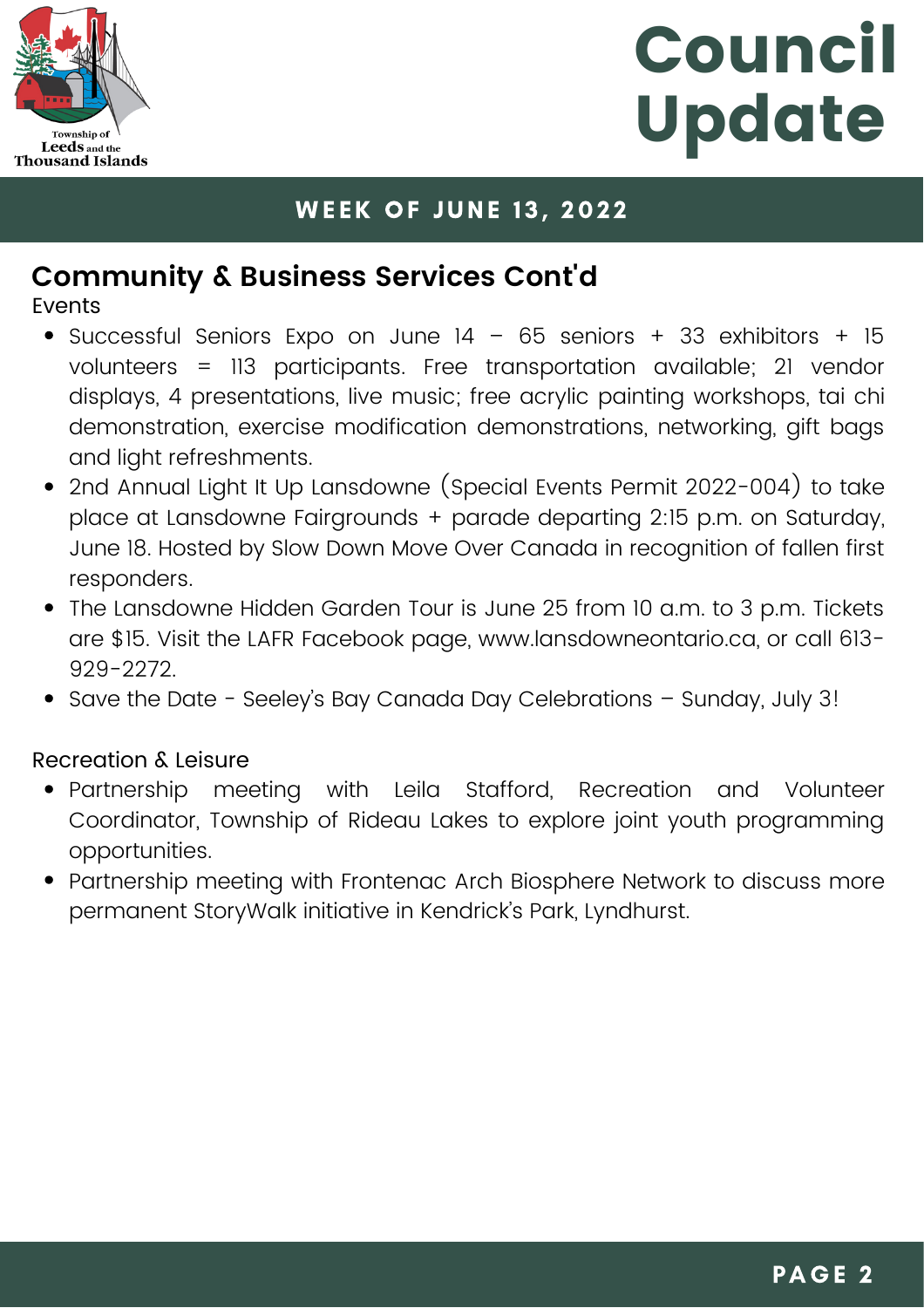

## **WEEK OF JUNE 13, 2022**

## **Finance**

- The Director of Finance attended several meetings/webinars this week:
	- PSD Citywide user conference (virtually)
	- o KPMG, Cyber Insurance in the Public Sector: How to be more cyberinsurable
	- PSAB Update & Planning for Asset Retirement Obligations ask the expert
	- Meeting with treasurers from other lower tiers in the county
- Staff are continuing with work on the procurement process regarding the RFP for finance software
- The Director of Finance is assisting the Director of Operations and Infrastructure with the updating of facility data from the building condition assessments in Citywide by PSD staff.

## **Fire**

- Fire Services responded to 7 calls 1 Medical, 2 MVC's, 3 Remote Alarms, 1 Fire (Transformer).
- Chiefs and Officers Meeting held June 15th.
- Submitted all Applications to OFC for Upcoming NFPA 1001 Firefighter II scheduled to begin in July – 12 Students enrolled.
- Hydro static testing for all SCBA bottles throughout the service completed required every 5 years.
- OFC Delivery of NFPA 1001 Firefighter I course and testing complete. This is the third group to complete to the 2019 standard.
- Preparations underway for Introduction to Auto Extrication course scheduled June 18, 19. 21 Students enrolled, and Instructors from Halifax, Regina, Rideau Lakes and New York will be on site teaching.
- Pictures of fire apparatus from Stations 1 and 3 taken by Fire Buff photographers travelling around Ontario.
- New Engine 40 currently in Quebec for truck build at Maxi Metal Inc. Expected delivery of late September.
- Chief met with two contractors regarding site works and pad at RTC and retrofitting of Sea containers for burn cans for Capital Works.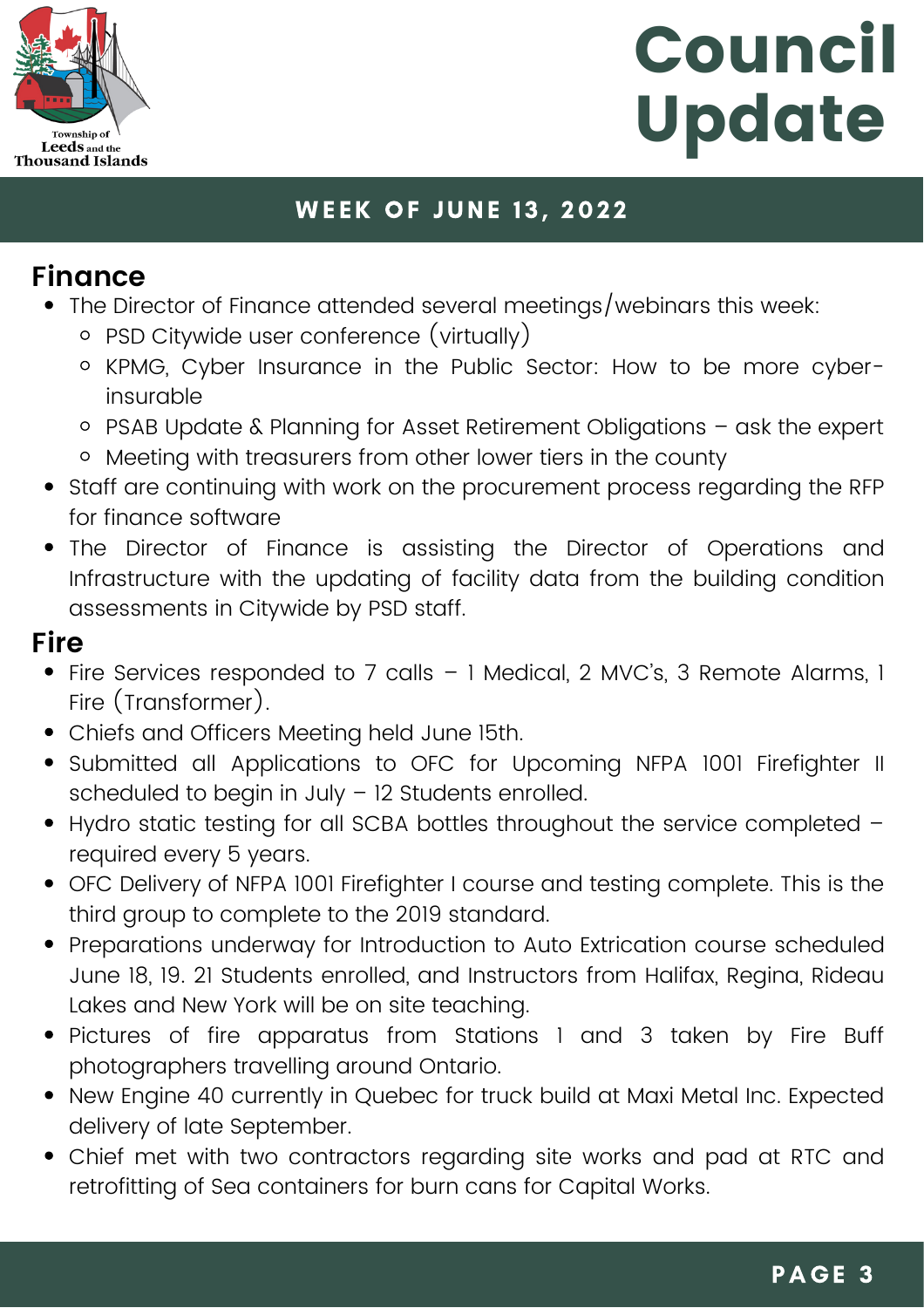

### **WEEK OF JUNE 13, 2022**

# **Fire Cont'd**

- Received Documentation for Fireworks Display to be held in Seeley's Bay on July 3rd. Hosted by Canada Day Committee – Lions Club. Fire to be in attendance.
- Fire Prevention received and is reviewing updated Shoreline Casino Fire Safety Plan.

# **Operations & Infrastructure**

Administration

- Procurement
	- o researched WDS compaction and cover for future procurement
	- o finalized RFP document for Consulting Services for new Fire Station
- Communications
	- o generated dept news for weekly publication
	- connected with residents re: entranceway permits, brushing, temporary road closing permit, road sweeping, large tree disposal, potholes
	- updated website re: household hazardous waste day, lottery licence info, deputation process, special permit processes
- Asset Management
	- logged, processed, reviewed Service Requests and Work Orders for dept
	- created work order for tracking Building Orders to Comply, provided training to CBO
	- programmed scheduled maintenance of fleet safety inspections
- Attended virtual 2022 PSD Annual User Group Conference;
- Provided staff with writing for the web training  $\bullet$
- Completed outstanding action items from dept meeting

### Environmental

- Small Water Systems
	- Weekly Checks, Salt as needed.
	- 426 Lyndhurst Library Risk assessment completed.
	- o Station 2 Unit #2 UV Bulbs replaced.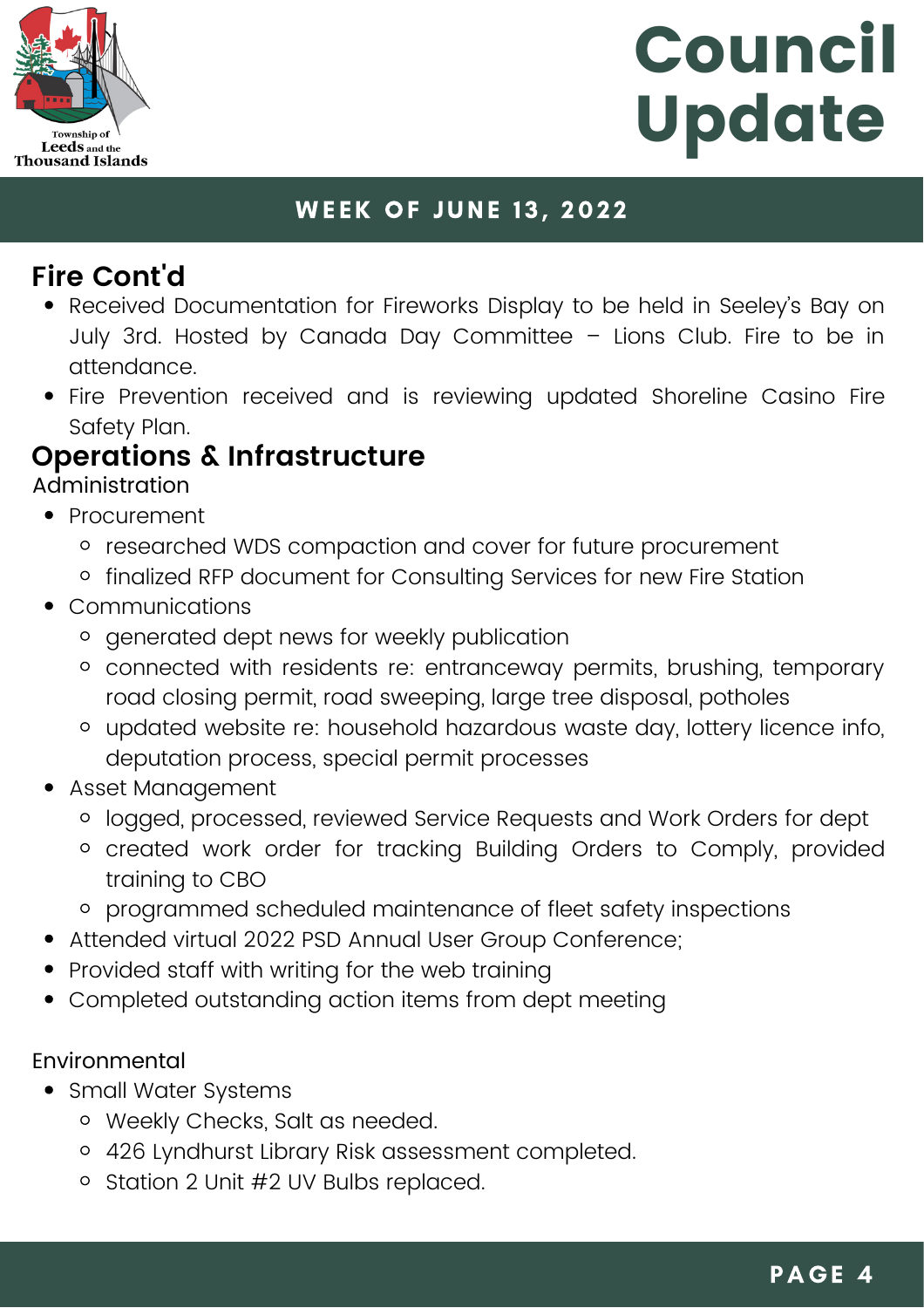

## **WEEK OF JUNE 13, 2022**

## **Operations & Infrastructure Cont'd**

Environmental

- WDS
	- o Inspections/Site Visits
	- o Data Call follow up completed and Report Certified
	- Compaction and cover Ward 1 and 2
	- Compaction and shaping of Open Area of Land fill Ward 3
	- Design paperwork being prepared by Hydro for Service Ward 2

### **Facilities**

- 1233 Prince St
	- o Meeting and Inspection for Design work AODA
	- Genset test ( contractor called fault code detected)
- 1 Jessie
	- Community Hall ceiling Fans repaired
	- o Kitchen Health Inspection Completed and Posted.
	- Help with set up of Tables and chairs for Senior Expo
- Seeley's Bay
	- Community Hall Kitchen Health Inspected and Posted.
	- Centennial Park Canteen Health Inspected and Posted.
	- o Septic Lid repaired
- Village of Lyndhurst
	- Library Risk assessment completed for reactivation of Small Drink Water system
- Waste Tags to various locations
- Building and H/S inspections continue
- Dock installed Rockport Ramp

#### Fleet

- New tag float trailer set up
- Tandem Safety
- Rental shovel hydraulic hose replaced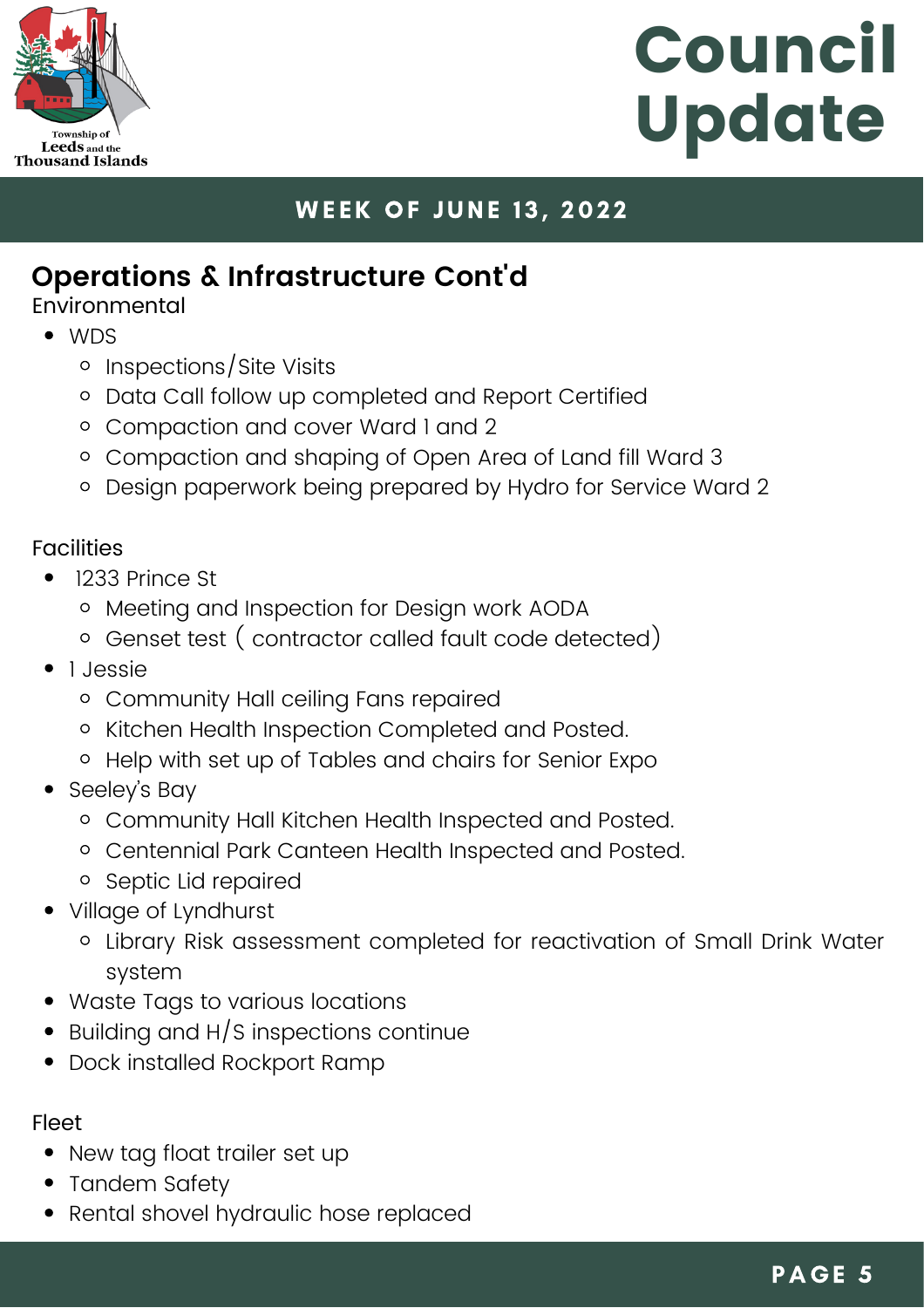

## **WEEK OF JUNE 13, 2022**

# **Operations & Infrastructure Cont'd**

Fleet

- Miscellaneous mower repairs
- New tag float trailer set up
- Tandem Safety
- Rental shovel hydraulic hose replaced
- Miscellaneous mower repairs

#### Parks

- Garbage and Recycling checked and serviced as needed
- Mowing continues
- Furnace Falls
	- Certified Mulch Delivered placement early next week
	- Graffiti dealt with at court and play structure area. Gazebo will be stained ASAP
- **Horticultural** 
	- Weeding and Watering continues

#### **Roads**

- Roadside Mowing
- Hard Top Patching
- Gravel Resurfacing (Continued)
- Gravel Road Grading
- Calcium Program (Continued)
- Roadside Machine Brushing
- Bay Street Seeley's Bay Pipe Installation- Outsourced
- Ditching- Old River Rd- In House Excavator
- Tree Removals
- Mulch for playgrounds with Backhoe
- One Call Locates
- Traffic Counting
- Road Patrol